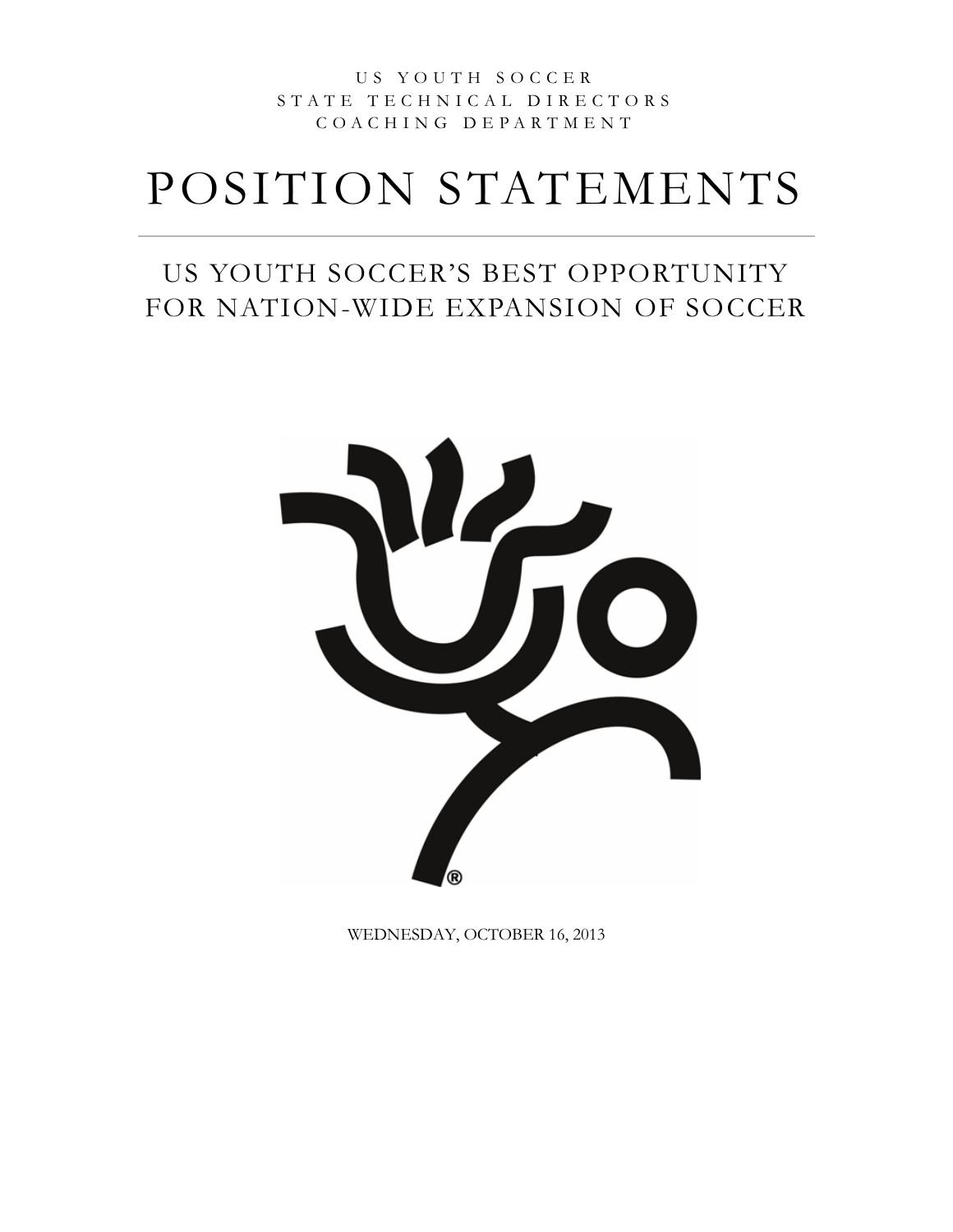## Position Statements

|                                                     | 1              |
|-----------------------------------------------------|----------------|
|                                                     | $\overline{2}$ |
|                                                     | 3              |
|                                                     | 4              |
|                                                     | 5              |
|                                                     | 6              |
|                                                     | 7              |
|                                                     | 8              |
|                                                     | 9              |
| State, Regional and National Competition for U12's. | 10             |
|                                                     | 11             |
|                                                     | 12             |
|                                                     | 13             |
|                                                     | 14             |
|                                                     | 15             |
|                                                     | 16             |
|                                                     | 17             |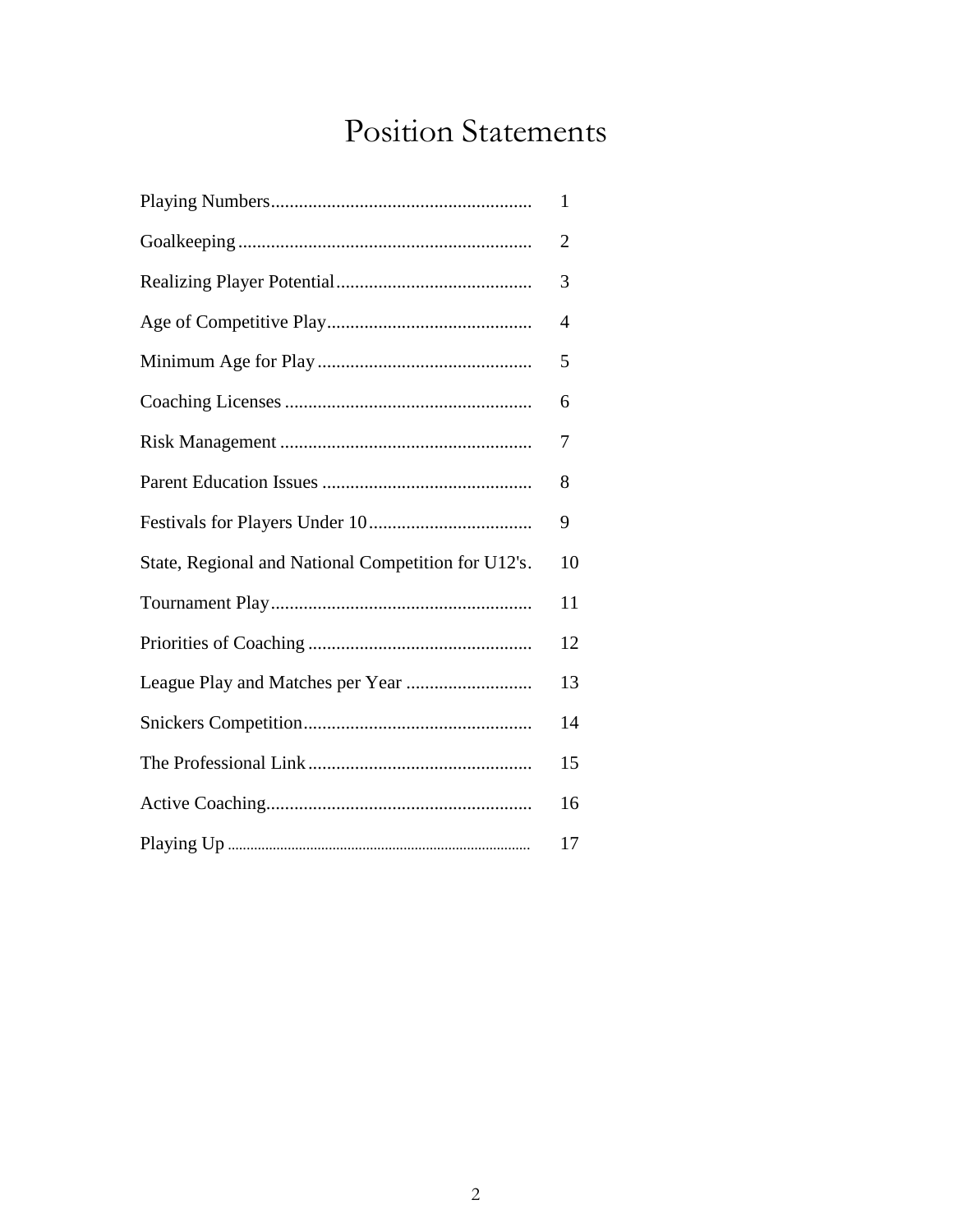#### **PLAYING NUMBERS - SMALL SIDED GAMES** #1

The intent is to use small-sided games as the vehicle for match play for players under the age of twelve. Further we wish to promote age/ability appropriate training activities for players' nationwide. Clubs should use small-sided games as the primary vehicle for the development of skill and the understanding of simple tactics. Our rationale is that the creation of skill and a passion for the game occurs between the ages of six to twelve. With the correct environment throughout this age period players will both excel and become top players or they will continue to enjoy playing at their own levels and enjoy observing the game at higher levels. A small-sided game in match play for our younger players create more involvement, more touches of the ball, exposure to simple, realistic decisions and ultimately, more enjoyment. Players must be challenged at their own age/ability levels to improve performance. The numbers of players on the field of play will affect levels of competition. Children come to soccer practice to have fun. They want to run, touch the ball, have the feel of the ball, master it and score. The environment within which we place players during training sessions and matches should promote all of these desires, not frustrate them.

- $\bullet$  We believe that players under the age of six should play games of 3 vs. 3. This will provide a less cluttered and more developmentally appropriate playing environment. No attempt whatsoever should be made at this age to teach a team formation! **These playing numbers should be implemented by September 1, 2003.**
- We believe that players under the age of eight should play games of 4 vs. 4. This will provide a less cluttered and more developmentally appropriate playing environment. Players in this age group can be exposed to a team formation at the start of the game, but do not be dismayed when it disappears once the ball is rolling. The intent at this age is to merely plant a seed toward understanding spatial awareness. **These playing numbers should be implemented by September 1, 2003.**
- We believe that players under the age of ten should play games of 6 vs. 6. This will provide a less cluttered and more developmentally appropriate playing environment. The coaching of positions to children under the age of ten is considered intellectually challenging and often situates parent-coaches in a knowledge vacuum. Additionally, premature structure of U10 players into positions is often detrimental to the growth of individual skills and tactical awareness. This problem is particularly acute with players of limited technical ability. We also believe that the quality of coaching has an impact on the playing numbers. We recommend that parent-coaches would best serve their U10 players by holding a Youth Module certificate. **These playing numbers should be implemented by September 1, 2003.**
- We believe that players under the age of twelve should play games of 8 vs. 8. This will provide a less cluttered and more developmentally appropriate environment. The U12 age group is the dawning of tactical awareness and we feel it is best to teach the players individual and group tactics at this age rather than team tactics. **These playing numbers for the U11 age group should be implemented by September 1, 2004. These playing numbers for the U12 age group should be implemented by September 1, 2005.**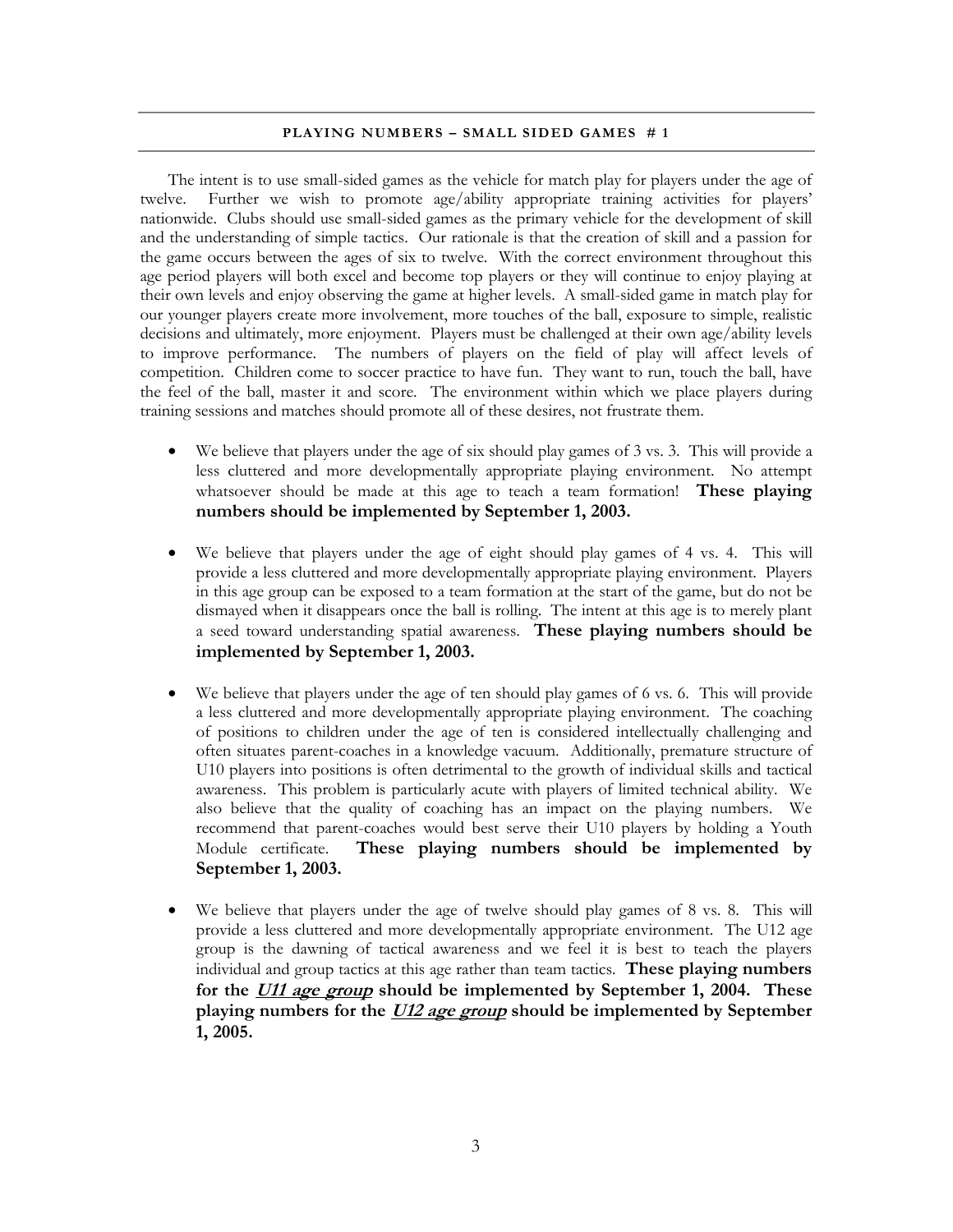#### **GOALKEEPING # 2**

We believe that goalkeepers should not be a feature of play at the U6 and the U8 age groups. All players in these age groups should be allowed to run around the field and chase the "toy," a.k.a – the ball.

For teams in the U10 and older age groups goalkeepers should become a regular feature of play. However, young players in the U10 and U12 age groups should not begin to specialize in any position at this time in their development.

#### **REALIZING PLAYER POTENTIAL** # 3

To maximize player potential, we believe that State Associations and progressive clubs should work to expose their better coaches, who should hold the "Y" License, to their youngest players. It is also seen as important that mentoring programs be established for community soccer coaches to improve the quality of youth soccer training.

The developmental approach emphasizes the growth of individual skills and group tactical awareness. We feel too much emphasis is placed on "team" play and competition in the preteen years. We believe in an inclusion model for preteen players. From this perspective, the goal of youth soccer programs at all levels is to include players in matches at an age when experience is more important than outcome.

Further options for players in their teen years that are not interested in competing at the highest level, but still have a love for the game should be created. Perhaps older teen coed teams or high school based teams on a recreational basis.

#### **A G E O F C O M P E T I T I V E P L A Y # 4**

While it is acknowledged and recognized that preteen players should be allowed to pursue playing opportunities that meet both their interest and ability level, we strongly discourage environments where players below the age of twelve are forced to meet the same "competitive" demands as their older counterparts therefore we recommend the following:

- 1. 50% playing time
- 2. no league or match results
- 3. 8 v 8 at U12

#### **M I N I M U M A G E F O R P L A Y # 5**

 We believe that a child must be five years old by August 1 to register with a soccer club for the soccer year September 1 to August 31. Children younger than five years old should not be allowed to register with a soccer club.

#### **C O A C H I N G L I C E N S E S # 6**

We believe that competitive level coaches should hold a minimum of a "D" License. Recreation level coaches should hold a minimum of an "E" certificate, if they are coaching teenage players and an age appropriate Youth Module certificate if they are coaching children. Coaches working at the top level (premier/classic) should hold a "C" License or National Diploma. Ideally they should hold a "B" License and/or an Advanced National Diploma.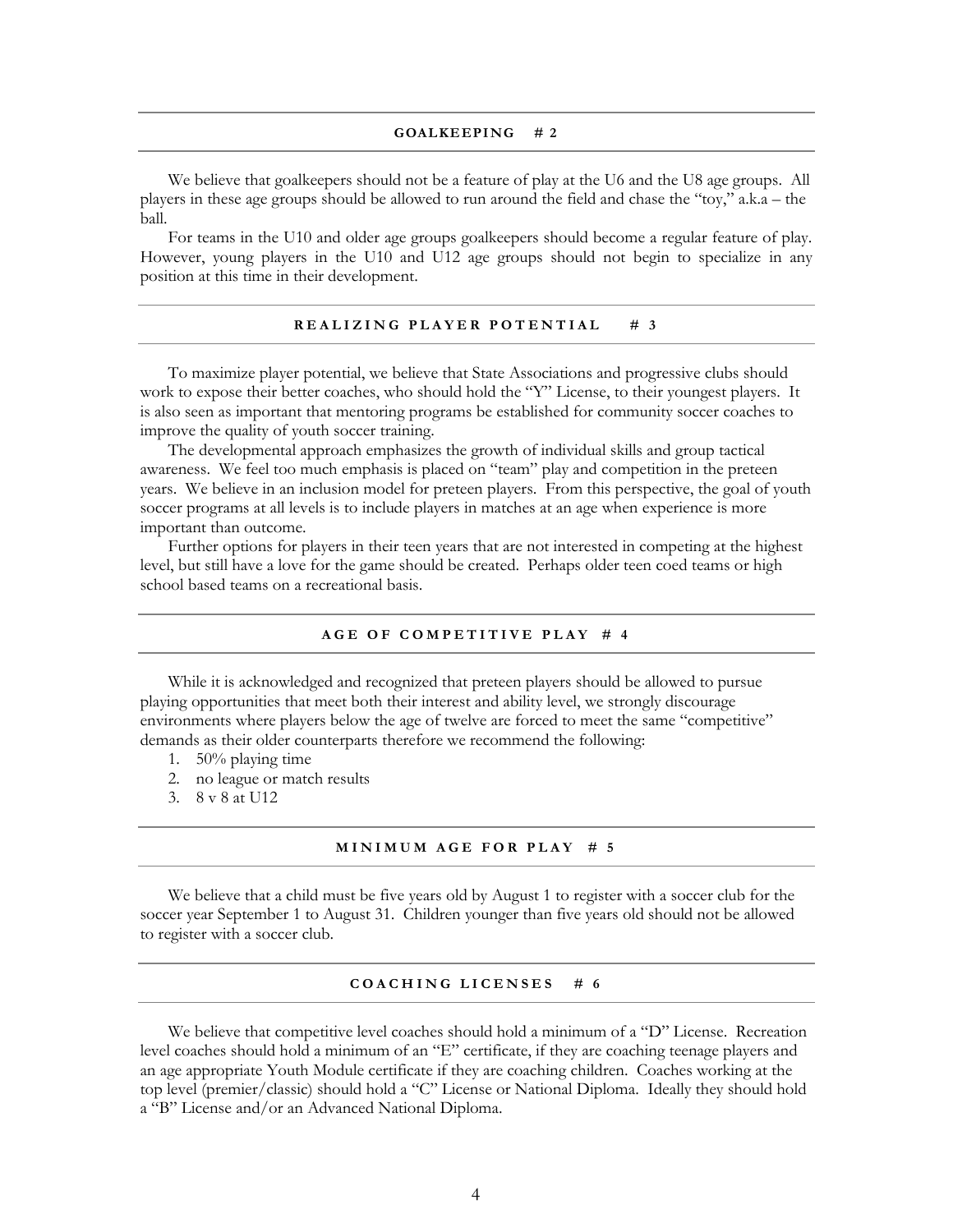The overall intent here is to create minimum license requirements in the U.S.A. and to establish levels of license with commensurate levels of play. We recommend that this implementation be completed by December 31, 2004.

The rationale for these requirements follows:

- To provide continuing education on the game in the United States of America.
- To ensure that American coaches have an equal opportunity for education and standards in the game as our domestic and foreign counterparts. Many countries now require mandatory licensing.
- To create the appropriate training environment to minimize the risk of injury. To provide information on the prevention and care of injury.
- To reduce the risk claims against negligence and to be accountable for background screening.
- $\therefore$  To equal other sports such as softball and ice hockey who have established mandatory coaching education requirement policies. Ice hockey's rationale is very similar to that of U. S. Soccer.

"The coaching education program of USA Hockey is committed to developing coaches through a comprehensive education program at all levels. Since quality coaching is the single most important element affecting the athletes and the sport itself, the experience athletes' gain through participation will be a direct result of the coach's qualifications, education and competencies. Therefore, it is paramount that we prepare our coaches through a comprehensive curriculum which follows the different levels of skill progressions for the development of players."

#### **R I S K M A N A G E M E N T # 7**

 We believe all coaches involved in youth soccer should be subject to background checks and that coaching licenses be required as part of the risk management process. We also believe that each coach should be issued a registration card, certifying that they have completed the risk management process and have attained the required coaching certification.

#### **PARENT EDUCATION ISSUES # 8**

 We believe that parents should be required to sign and comply with a Code of Conduct. We also believe that proactive and ongoing parent education should be the responsibility of every club and league. We urge clubs to put the US Youth Soccer Principles of Conduct into the hands of the parents associated with their club.

#### FESTIVALS FOR PLAYERS UNDER 10 # 9

 We believe that Soccer Festivals should replace soccer tournaments for all players under the age of ten. Festivals feature a set number of minutes per event (e.g., 10 games X 10 minutes) with no elimination and no ultimate winner. We also endorse and support the movement to prohibit U10 teams from traveling to events that promote winning and losing and the awarding of trophies.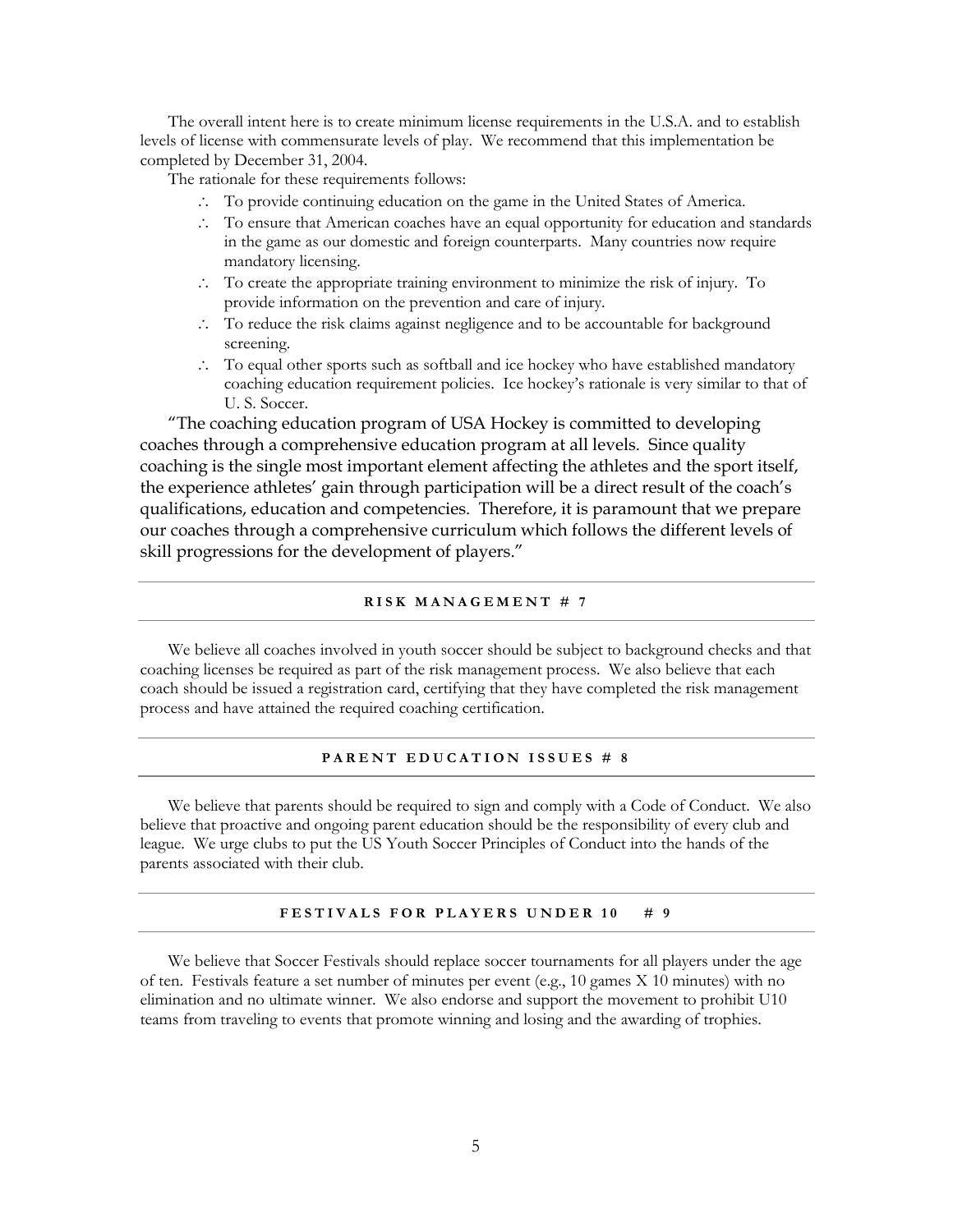#### STATE, REGIONAL AND NATIONAL COMPETITION FOR U12'S # 10

We believe that youth soccer is too competitive at the early ages, resulting in an environment that is detrimental to both players and adults; much of the negative behavior reported about parents is associated with preteen play. The direct and indirect pressure exerted on coaches and preteen players to win is reinforced by state "championships" and tournament "winners." We therefore advocate that, in the absence of regional competition for under 12's, state festivals replace state cups. We also strongly recommend that with regard to regional and national competition the entry age group should be U14.

#### **T O U R N A M E N T P L A Y # 1 1**

We believe that excessive play at competitive tournaments is detrimental to individual growth and development, and can serve to reduce long-term motivation. We believe that players under the age of twelve should not play more than 100 minutes per day, and those players older than thirteen should not play more than 120 minutes per day.

We also recommend to tournament managers and schedulers:

- $\triangleright$  The players should be allowed ample rest between matches.
- That all tournament matches be of the same length and that no full-length match be introduced during play-off rounds.
- $\triangleright$  Kick-off times allow players a reasonable opportunity to prepare for competition. This encompasses rest and recovery, nutrition and adequate time to warm-up and stretch after traveling a long distance in addition to taking into consideration extreme environmental conditions.

*Recommendation for tournament/jamboree/festival:<sup>1</sup>*

*U6 – 1 intramural jamboree/picnic per year* 

*U8 – 1 intramural jamboree per year and 1 festival (American Cup style) per year* 

*U10 – 2 festivals per year* 

 $\overline{a}$ 

*U12 – 3 tournaments (includes state tournament) per year<sup>2</sup>*

*U14 – 4 tournaments (includes state tournament) per year* 

*U16 & U19 – 4 tournaments + state tournament per year* 

#### **PRIORITIES OF COACHING # 12**

We also recommend the prioritization of events by coaches:

- $\checkmark$  Objectives are identified and a season plan is developed that balances training, competition and rest and recovery.
- $\checkmark$  The interest of the player must be dictated by the quality of scheduling and the choice of events.

<sup>&</sup>lt;sup>1</sup> If a club hosts a tournament the expectation is that their teams participate under normal circumstances.

<sup>&</sup>lt;sup>2</sup> The U12 age group should play 8-a-side, even at the state tournament level AND the State Cup should be the terminal stage of the National Championships Series for the U12 age group.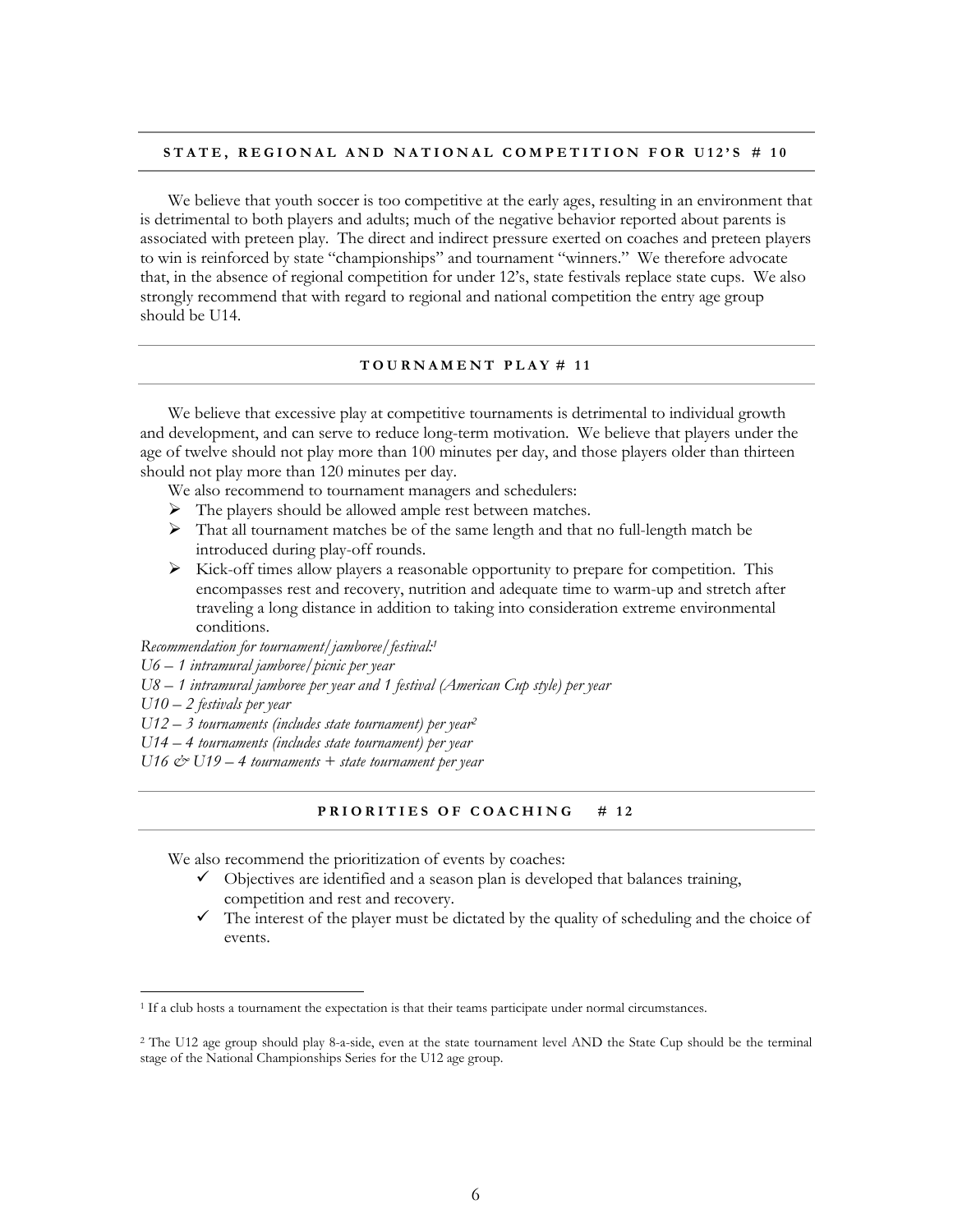- $\checkmark$  Entering all the possible competitions/tournaments available can have a long lasting negative impact on basic skill and fitness development.
- A systematic approach will maximize the chances of achieving peak performance by bringing players to peak form for important competitions and minimize the chances for over-training, over-use injuries and burnout.
- $\checkmark$  We recommend the following training session to match ratios:

| U6-U8<br>O | 1:1 |
|------------|-----|
|            |     |

- o U10-U12 2:1
- o U14-U19 3:1
- $\checkmark$  In order for an athlete to adapt (improve technical, tactical and psychological components) there must be periods of low intensity activity or complete rest interspersed with periods of high intensity activity.
- $\checkmark$  "More is not better." Quantity alone does not improve quality; soccer should be a test of skill not survival.
- $\checkmark$  Practicing or playing in matches where players are "going through the motions" due to fatigue or lack of interest reinforce bad habits and retard development.
- $\checkmark$  Sound nutrition and ample rest allow for more rapid recovery from intense activity.

#### LEAGUE PLAY AND MATCHES PER YEAR # 13

We believe that the optimal playing and learning environment includes participating in no more than two matches per week. We also believe that players should not compete in more than one full match per day and no more than two full matches per weekend. There must be a day of rest between full-length matches. We strongly oppose the practice of scheduling regular season and/or make-up matches in a manner that results in four full matches in the same week. Modified FIFA rules apply: no reentry per half for the U14 and younger age groups and no reentry after substitution for the U15 and older age groups. In addition, we believe that players should not compete in more than 40 playing dates in a calendar year. Players must have one full month off from all soccer activity.

#### **NATIONAL CHAMPIONSHIP SERIES COMPETITION** # 14

 We believe that, in order to be consistent with the final stages of the competition, the national tournament for the top players should adopt a no reentry rule for state and regional level play.

#### **T H E P R O F E S S I O N A L L I N K # 1 5**

 We believe that the professional level plays a necessary and vital role in the growth and development of youth and amateur soccer. In all soccer cultures, the professional level serves to provide for the vertical movement of top players and creates the conditions for national heroes to emerge. The professional influence also accounts for much of the indirect education that permeates soccer societies. Television ratings and paid attendance have a significant local and national impact on media perception and civic response. We feel that promoting professional soccer is foundational to all professional coaching positions.

#### **A C T I V E C O A C H I N G # 1 6**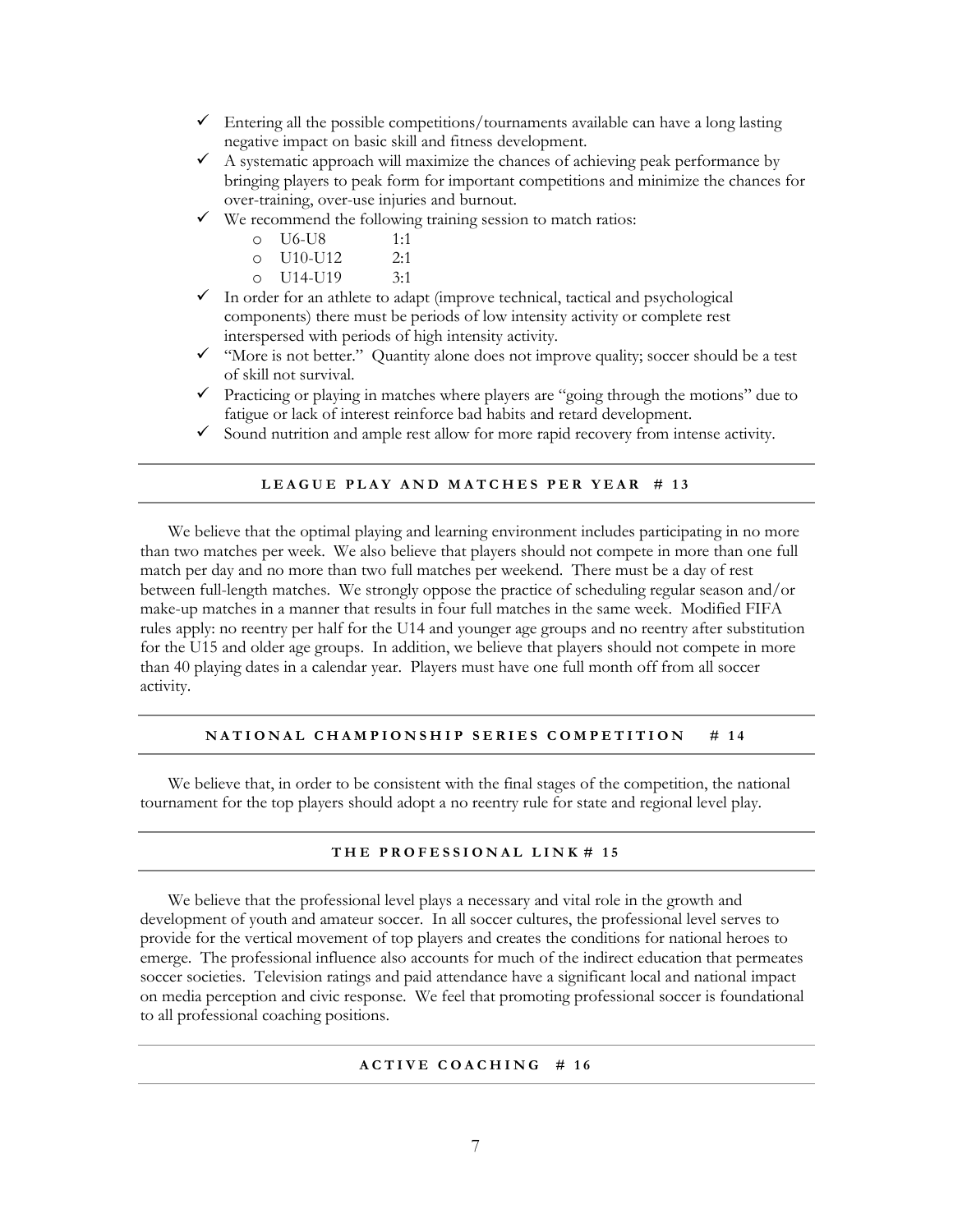We believe that top-level coaches, particularly those in administrative positions, such as club and state directors and national staff coaches must remain active practitioners. In order to gain respect and proactively affect change it is essential that coaches in leadership positions are current in their knowledge and constantly evolving their craft. In addition:

- Soccer continues to evolve rapidly and nowhere more dramatically than at the youth level in the United States. Coaches must have practical contact with the newest trends and be well positioned to proactively test new theories against existing models.
- Many coaching directors in the United States are in their 20's and 30's and still developing their personal philosophy and pedagogy. If these talented young coaches are removed from their fertile learning environment before gaining the lessons of experience, the short- and long-term impact on the next generations of players will be sorely felt.
- Personal growth stagnates without constant challenge. Each new training session is an opportunity to reaffirm or reassess existing soccer knowledge, beliefs and pedagogical skills. Each level of play provides unique coaching challenges and, in order to service the needs of players and coaches at every level, practical and ongoing contact with players of all ages and abilities is essential.
- Top club coaches are influenced by actions, not words. To gain the confidence and respect of these coaches, it is important for the coaching director to demonstrate their knowledge and skills as a field coach. Without respect, the possibilities for positive growth and evolution within the top leagues and clubs are severely hamstrung.
- The director of coaching is often uniquely placed to vertically integrate the technical, tactical, physical and psychological insights gleaned from the regional and national teams programs. Often, these messages can only be delivered through contact with players; this is particularly the case at the area and state Olympic Development Program levels.
- One of the most important messages in the coaching education process is that coaching skills evolve with use and erode through inactivity. This message is true of both experts and beginners. Coaching directors must be seen to practice what they preach.
- The motivation for coaches to administrate can be found in the rewards of the field.
- The vast majority of soccer coaches within the United States are parents with no formal background in the sport. The coaching director must serve as a role model and inspiration for this population by conducting clinics and workshops and by learning to appreciate and focus the unique challenge of the parent/coach experience. This process is practical, ongoing and very demanding.
- The director of coaching must remain connected and sensitive to the balance of competitive pressures that influence those players striving to reach the top level and those coaches making a living from the game. Competition is a necessary and important element in sport and society. Without periodic re-exposure to the stresses of intense competition, coaches in leadership positions can easily lose touch with the balance between the theoretical and the practical: X's and O's must always be grounded in the reality of the playing level.

#### **PLAYING UP**  $\#$  17

 The majority of clubs, leagues and district, state or regional Olympic Development Programs in the United States allow talented, younger players to compete on teams with and against older players. This occurs as a natural part of the development process and is consistent throughout the world. Currently, however, there are isolated instances where the adult leadership has imposed rules or policies restricting the exceptional, young player from "playing up." These rules vary. Some absolutely will not allow it. Others establish team or age group quotas while the most lenient review the issue on a case-by-case basis. Associations that create rules restricting an individual player's option to play at the appropriate competitive level are in effect impeding that player's opportunity for